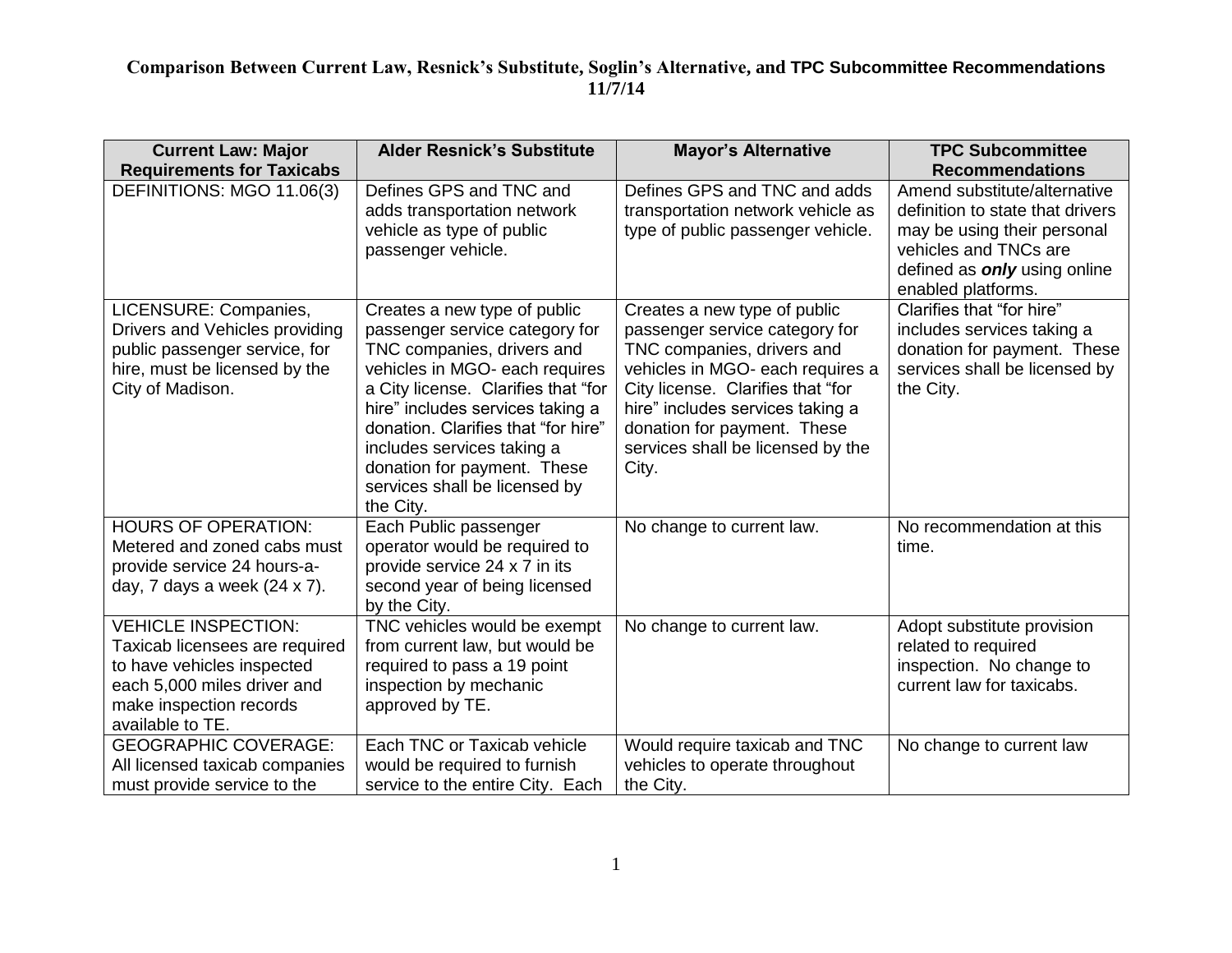| <b>Current Law: Major</b><br><b>Requirements for Taxicabs</b>                                                                                                                                                      | <b>Alder Resnick's Substitute</b>                                                                                                                                                                                                                                                                                                                                                                                                                                                                                                                                           | <b>Mayor's Alternative</b>                                                                                                                                                                                                                                                                                                                                                                                                                                                                                                                            | <b>TPC Subcommittee</b><br><b>Recommendations</b>                                                                                |
|--------------------------------------------------------------------------------------------------------------------------------------------------------------------------------------------------------------------|-----------------------------------------------------------------------------------------------------------------------------------------------------------------------------------------------------------------------------------------------------------------------------------------------------------------------------------------------------------------------------------------------------------------------------------------------------------------------------------------------------------------------------------------------------------------------------|-------------------------------------------------------------------------------------------------------------------------------------------------------------------------------------------------------------------------------------------------------------------------------------------------------------------------------------------------------------------------------------------------------------------------------------------------------------------------------------------------------------------------------------------------------|----------------------------------------------------------------------------------------------------------------------------------|
| entire City.                                                                                                                                                                                                       | service would be required to<br>have a 6 vehicle fleet; Vehicles<br>without an exterior color<br>scheme would not be allowed<br>to serve State Street or stop at<br>taxicab stands.                                                                                                                                                                                                                                                                                                                                                                                         |                                                                                                                                                                                                                                                                                                                                                                                                                                                                                                                                                       |                                                                                                                                  |
| <b>SPECIAL TNC</b><br><b>REQUIREMENTS-- NOT IN</b><br><b>CURRENT LAW</b>                                                                                                                                           | Special TNC requirements:<br>Maintain TNC office staffed<br>from 9 am to 5 pm; maintain toll<br>free phone number and US and<br>electronic mail address;<br>maintain all required records;<br>submit plan to help customers<br>recover lost items; TNC driver<br>may only accept electronic<br>payments and ride dispatches<br>via app; TNC customers must<br>be able to see picture of driver<br>and license plate on app before<br>trip; no vehicle advertisements<br>or lighting unless approved by<br>TE; shall provide list of best<br>practices to be approved by TE. | Special TNC requirements:<br>Maintain TNC office staffed from<br>8 am to 5 pm; maintain toll free<br>phone number; TNC app must<br>show all available cars within city<br>limits; TNC must provide signed<br>driver acknowledgements that<br>indicate that drivers of vehicles<br>using TNC apps: must upon sale<br>of said vehicle disclose that it<br>was used as public passenger<br>vehicle; must make any lien<br>holder or insurer of the vehicle<br>aware it is be used as public<br>passenger vehicle; must be<br>aware of all tax liability. | Amend Substitute provision<br>relating to best practices.<br>Require TE to provide list of<br>potential risks to TNC<br>drivers. |
| <b>INSURANCE COVERAGE:</b><br>Coverage for taxicabs must be<br>for in the minimum amount of<br>one-million dollars<br>(\$1,000,000) per accident,<br>shall be primary and non-<br>contributory, and shall list the | Requires when a TNC driver is<br>logged into the TNC app but is<br>not engaged in a transporting a<br>passenger, the company shall<br>maintain minimal coverage of<br>fifty thousand dollars (\$50,000)<br>to any one (1) person in any                                                                                                                                                                                                                                                                                                                                     | Requires TNCs are required to<br>maintain the same \$1 million per<br>accident insurance currently<br>required by taxis under current<br>law.                                                                                                                                                                                                                                                                                                                                                                                                         | Specify that TNC vehicles<br>are required to be insured by<br>\$1 million upon the driver<br>logging onto the TNC app.           |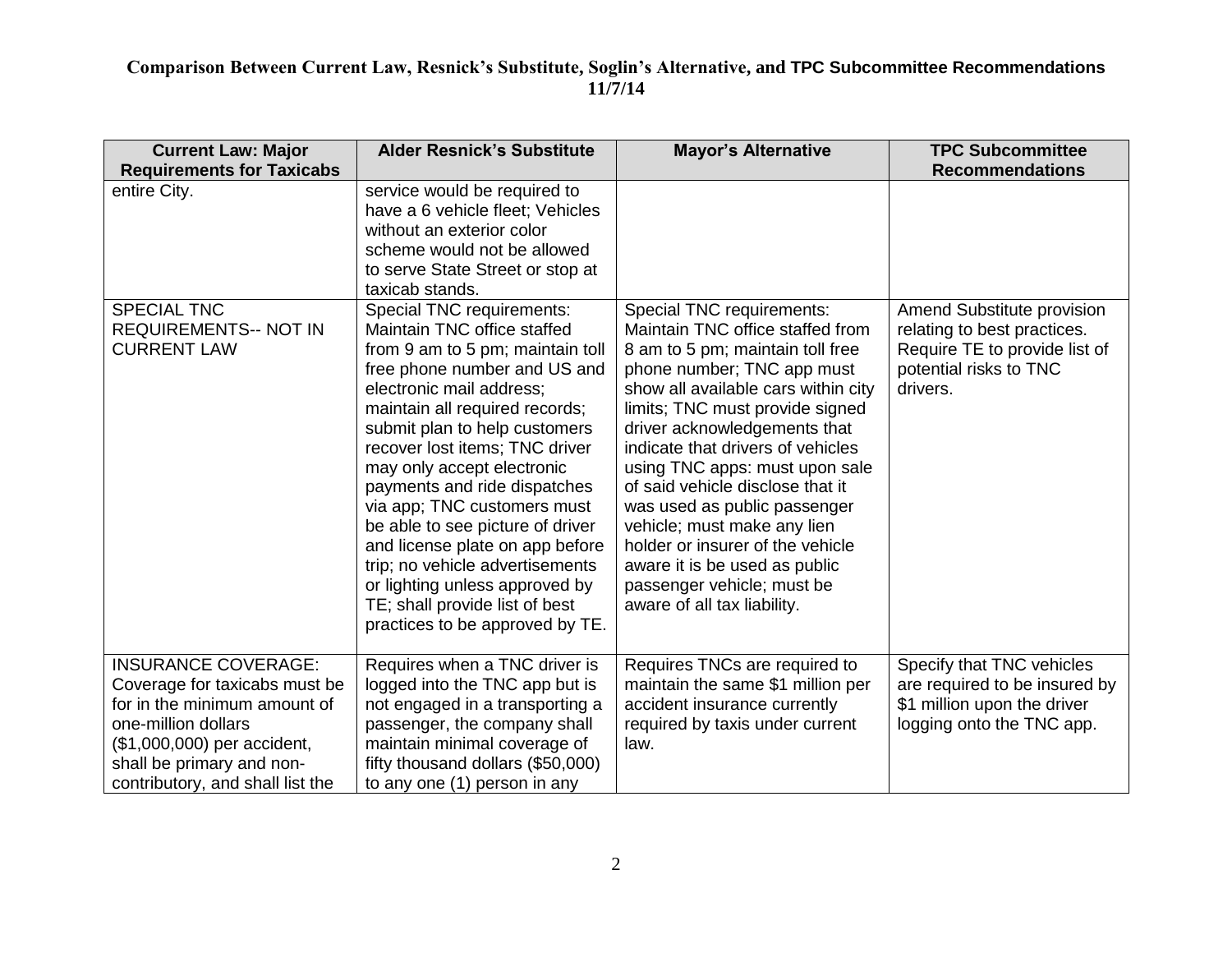| <b>Current Law: Major</b><br><b>Requirements for Taxicabs</b> | <b>Alder Resnick's Substitute</b> | <b>Mayor's Alternative</b>         | <b>TPC Subcommittee</b><br><b>Recommendations</b> |
|---------------------------------------------------------------|-----------------------------------|------------------------------------|---------------------------------------------------|
| City of Madison, its officers,                                | one (1) accident, one hundred     |                                    |                                                   |
| officials, and employees as                                   | thousand (\$100,000) dollars to   |                                    |                                                   |
| additional insureds.                                          | all persons in any one (1)        |                                    |                                                   |
|                                                               | accident, and for property        |                                    |                                                   |
|                                                               | damage arising out of the use     |                                    |                                                   |
|                                                               | of the motor vehicle to a limit,  |                                    |                                                   |
|                                                               | exclusive of interest and costs,  |                                    |                                                   |
|                                                               | of thirty thousand (\$30,000)     |                                    |                                                   |
|                                                               | dollars in any one (1) accident.  |                                    |                                                   |
|                                                               | Once a driver accepts a ride via  |                                    |                                                   |
|                                                               | the TNC app to the time a         |                                    |                                                   |
|                                                               | passenger depart the vehicle      |                                    |                                                   |
|                                                               | \$1 million per accident          |                                    |                                                   |
|                                                               | coverage is required.             |                                    |                                                   |
| <b>REFUSAL OF SERVICE: No</b>                                 | Would exempt TNC drivers of       | No change to current law.          | No change to current law.                         |
| licensed taxicab company may                                  | this requirement. However,        |                                    |                                                   |
| refuse service unless                                         | TNCs would be required to         |                                    |                                                   |
| passenger is abusive, has                                     | provide a report to the City      |                                    |                                                   |
| been known not to pay fares,                                  | documenting rides declined and    |                                    |                                                   |
| is overly intoxicated.                                        | declined person's address.        |                                    |                                                   |
| <b>VEHICLE MARKINGS/</b>                                      | Would exempt TNC vehicles         | Would remove requirement that      | Adopt substitute amendment                        |
| <b>COLOR SCHEME: Each meter</b>                               | from color scheme and             | Taxicabs (or TNC vehicles) are     | which includes provision that                     |
| or zone taxicab shall be                                      | permanent markings                | required to have permanent         | requires TNC customers to                         |
| conspicuously and                                             | requirements but each vehicle     | marking. Temporary or              | have access to the license                        |
| permanently marked on the                                     | would need to have decal with     | permanent marking would be         | plate number (on the app) of                      |
| right and left exterior sides with                            | rate info as approved by the      | required at time a licensed driver | the vehicle they will ride in.                    |
| the owner's name, vehicle                                     | City Clerk.                       | is intending to operate a vehicle  |                                                   |
| permit number, type of vehicle                                |                                   | to transport public passengers.    |                                                   |
| permit issued, and current                                    | Vehicles without an exterior      |                                    |                                                   |
| rates of fare.                                                | color scheme would not be         | The color scheme requirement is    |                                                   |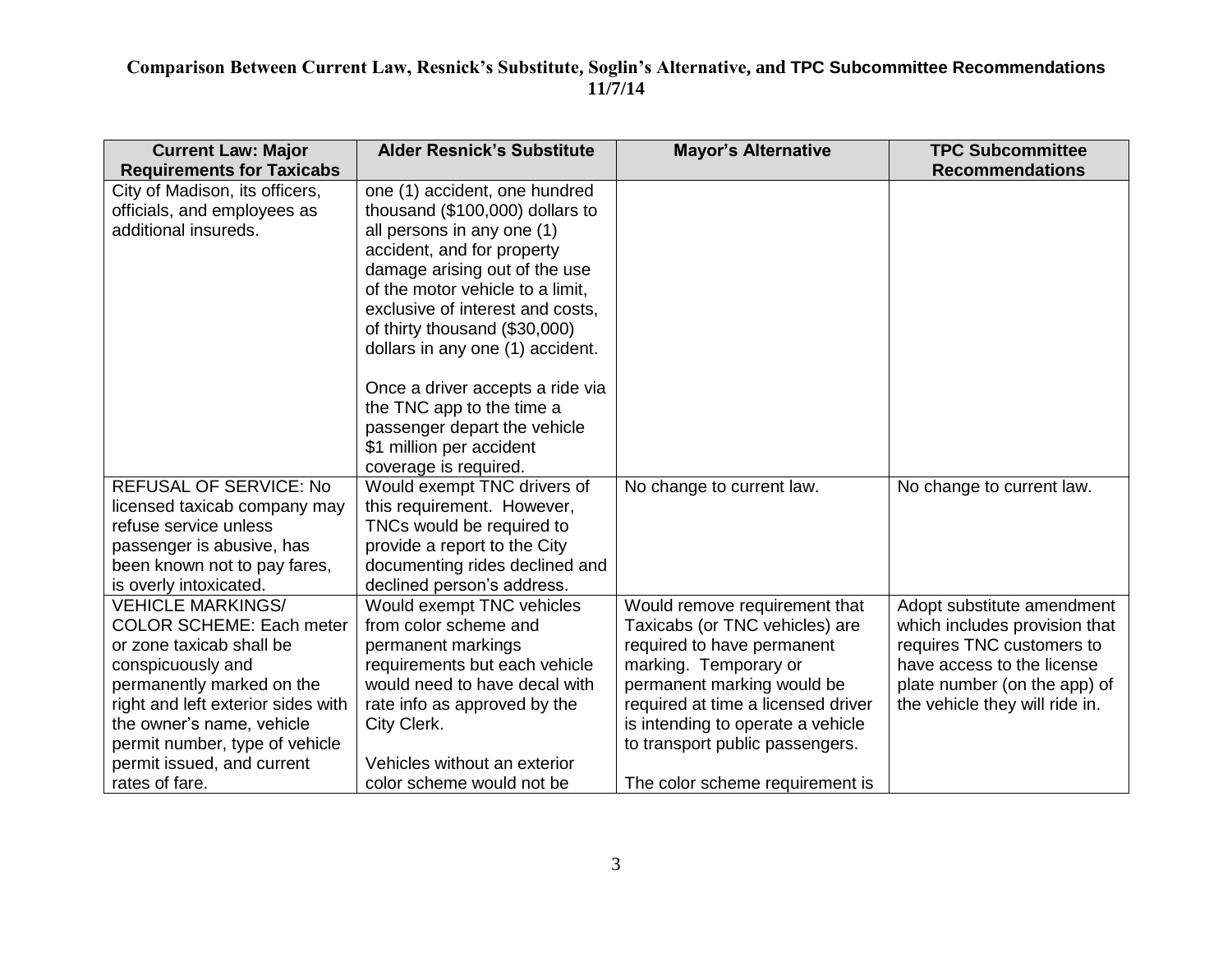| <b>Current Law: Major</b><br><b>Requirements for Taxicabs</b>                                                                                                                                                                                                                                                                           | <b>Alder Resnick's Substitute</b>                                                                                                                                                                                                               | <b>Mayor's Alternative</b>                                                                                                                                                   | <b>TPC Subcommittee</b><br><b>Recommendations</b>                  |
|-----------------------------------------------------------------------------------------------------------------------------------------------------------------------------------------------------------------------------------------------------------------------------------------------------------------------------------------|-------------------------------------------------------------------------------------------------------------------------------------------------------------------------------------------------------------------------------------------------|------------------------------------------------------------------------------------------------------------------------------------------------------------------------------|--------------------------------------------------------------------|
| Each taxicab licensee is<br>required to have a designate<br>color scheme                                                                                                                                                                                                                                                                | allowed to serve State Street or<br>stop at taxicab stands                                                                                                                                                                                      | repealed for public passenger<br>vehicles                                                                                                                                    |                                                                    |
| DAILY LOGS: Driver are<br>required to maintain daily logs<br>of each shift worked to be<br>available to MPD or TE.                                                                                                                                                                                                                      | Specifies that logs may be<br>maintained electronically.                                                                                                                                                                                        | Specifies that logs may be<br>maintained electronically.<br>Requires that no driver (including<br>TNCs) shall transport a<br>passenger without recording the<br>transaction. | Adopt Mayor's alternative<br>regarding daily logs                  |
| <b>TAXIMETER: Every taximeter</b><br>being operated in a taxicab in<br>the City of Madison shall be<br>inspected by the City Sealer or<br><b>Weights and Measures</b><br>Inspectors within 10 days after<br>any new rate goes into effect<br>and at such other times as the<br>Inspectors or Director of<br>Transportation may require. | Would allow TNC drivers to use<br>GPS devices as meter. Drivers<br>would not be able to accept<br>cash for payment or gratuity.                                                                                                                 | Would allow TNC drivers to use<br>GPS devices as meter.                                                                                                                      | No recommendation at this<br>time.                                 |
| <b>RATE CHANGES ALLOWED:</b><br>Metered taxicab companies<br>must file rate change with the<br>City Clerk at least 28 days<br>before the new rate takes<br>effect. A company may only<br>change rate once every six<br>months.                                                                                                          | Taxicabs and TNCs would be<br>required to submit a request to<br>TE by Oct 1 of the preceding<br>year for 45 days in which they<br>would like to charge special<br>fares. The customer may be<br>made aware and accept in<br>advance of a ride. | No change to current law. Surge<br>pricing would be prohibited.<br>Surge pricing would be<br>prohibited.                                                                     | No change to current law.<br>Surge pricing would be<br>prohibited. |
| <b>DRIVER REQUIREMENTS:</b><br>Driver has to be 18 years-old<br>and may be denied a permit<br>for charges or convictions                                                                                                                                                                                                                | No change to current law.                                                                                                                                                                                                                       | No change to current law.                                                                                                                                                    | No recommendation at this<br>time.                                 |